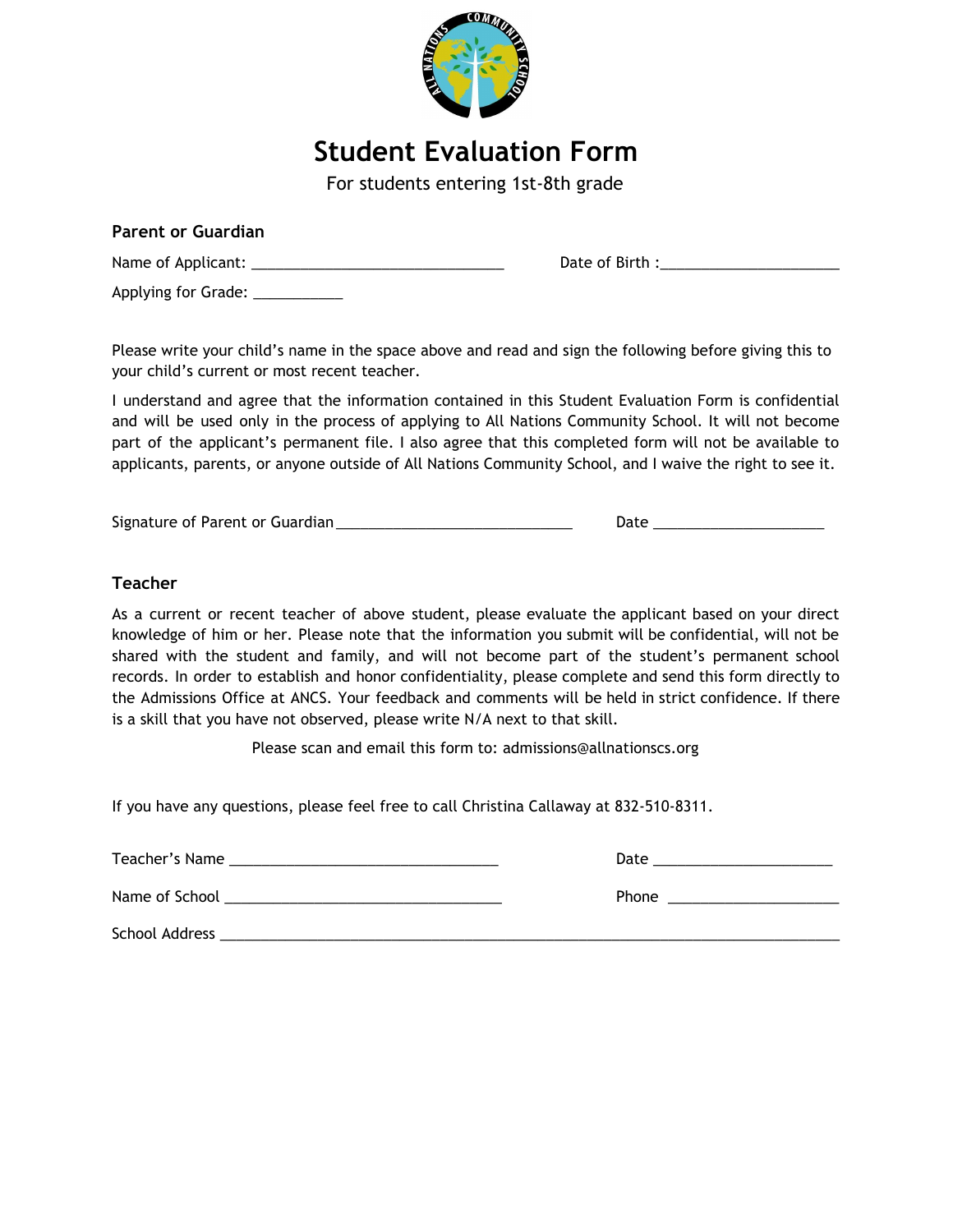

## **General Academic Ability**

Demonstrates appropriate energy level

Responds positively to constructive criticism

Demonstrates ability to stay on task

Is self motivated

| General Academic Ability<br>$\Box$ Superior                  | Above Average |        | Average    |           | <b>Below Average</b> |
|--------------------------------------------------------------|---------------|--------|------------|-----------|----------------------|
| <b>Academic Skills</b>                                       |               | Always | Frequently | Sometimes | Seldom               |
| Listens to and follows teacher directions                    |               |        |            |           |                      |
| Is attentive to group discussions/activities                 |               |        |            |           |                      |
| Contributes appropriately to group<br>discussions/activities |               |        |            |           |                      |
| Demonstrates ability to work independently                   |               |        |            |           |                      |
| Perseveres in spite of difficulty                            |               |        |            |           |                      |
| Works cooperatively                                          |               |        |            |           |                      |
| Enjoys new challenges                                        |               |        |            |           |                      |
| Exhibits problem solving abilities                           |               |        |            |           |                      |
| Expresses ideas clearly                                      |               |        |            |           |                      |
| Moves easily from one activity to another                    |               |        |            |           |                      |

| <b>Social Skills</b>                          | Always | Frequently | <b>Sometimes</b> | Seldom |
|-----------------------------------------------|--------|------------|------------------|--------|
| Responds positively to constructive criticism |        |            |                  |        |
| Establishes friendships easily                |        |            |                  |        |
| Shares well                                   |        |            |                  |        |
| Demonstrates self-control                     |        |            |                  |        |
| Communicates needs effectively                |        |            |                  |        |
| Takes responsibility for belongings           |        |            |                  |        |
| Demonstrates appropriate behavior             |        |            |                  |        |
| Exhibits emotional maturity                   |        |            |                  |        |